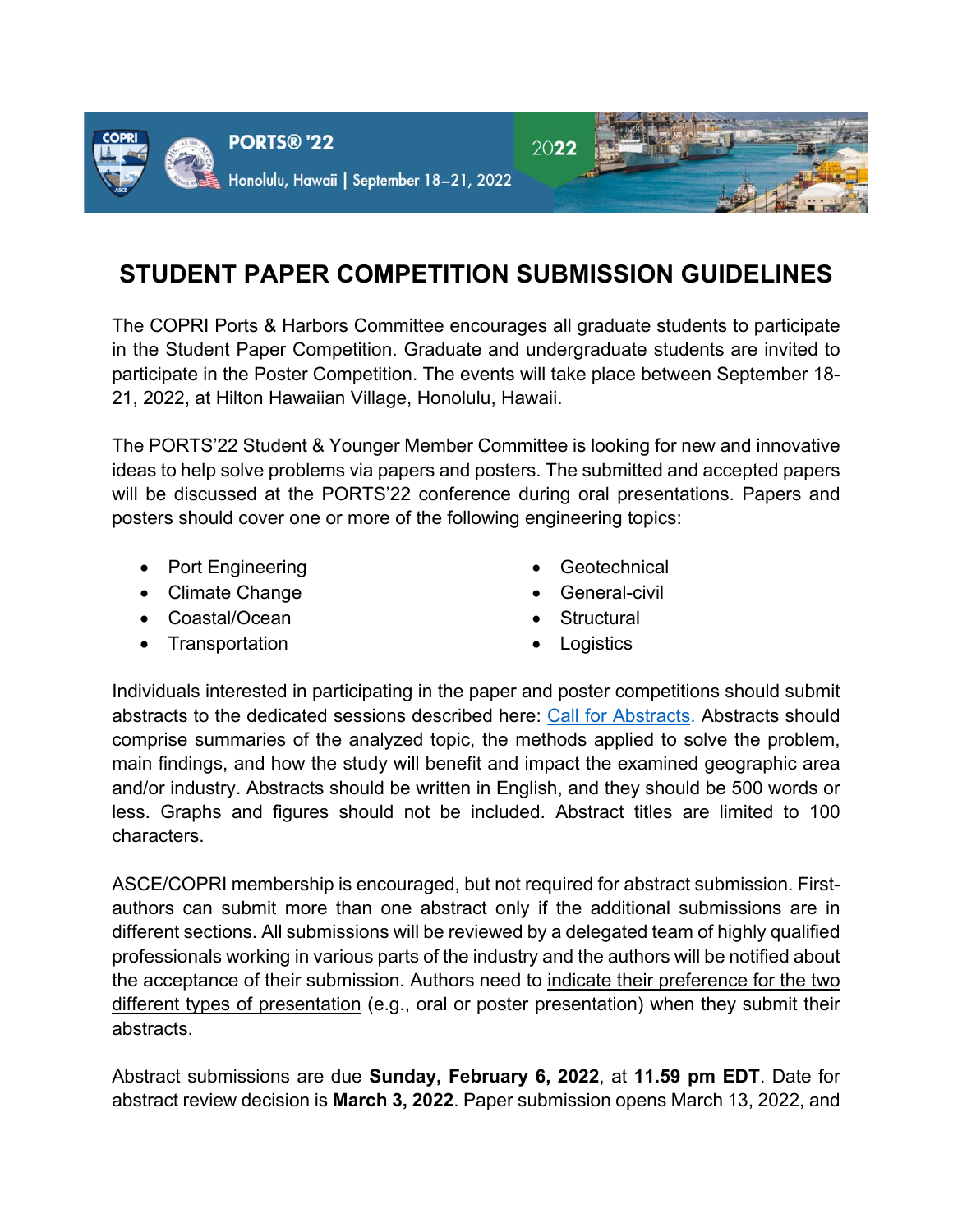paper review/scoring will run from March 14-25, 2022. Authors should submit the finalized paper between March 25 and April 3, 2022. Final submissions are due no later than **Sunday, April 3, 2022**, at **11.59 pm EDT** and should include your **paper or poster in PDF format as well as a 20-minute computer visual presentation.**

Note: Abstracts submitted in the general call for papers before **July 7th, 2021,** but were not accepted may be considered for the student competitions if they are resubmitted.

## **PAPER COMPETITION**

Submitted papers should address the material presented in the accepted abstracts and be written according to the [ASCE Conference Proceedings Paper Formatting Instructions.](chrome-extension://ieepebpjnkhaiioojkepfniodjmjjihl/data/pdf.js/web/viewer.html?file=https%3A%2F%2Fwww.asce-ictd.org%2Fsites%2Fasce-ictd.org%2F2020%2Ffiles%2Finline-files%2Fasce-conference-paper-formatting-instructions.pdf) Papers should not exceed ten pages, including figures, tables, references, appendices, and acknowledgements. All text must be single-spaced, in Times New Roman, 12-point font. Margins should be 1 inch (34 mm) on all sides, and all elements (text, figures, tables, captions) must fit within those margins. Authors should be clearly indicated and include their affiliated institution(s) or organization(s) and email contact information.

The first authors will present during technical sessions on Monday, September 19, and Tuesday, September 20, 2022. All the teams will have their names and presentation titles listed in the PORTS'22 program. Final grading for the paper competition will be based on both the paper content and the delivered presentation. The winning papers will be published in the *PORTS'22 Proceedings*.

Papers should be submitted in PDF format. All the submissions will be checked for plagiarism. If a paper is accused of plagiarism, it will be rejected automatically. In this case none of the paper authors will be allowed to attend the PORTS'22 event, even if the conference registration fees were paid. Send completed submissions to the PORTS'22 Student & Younger Member Committee at [copri@asce.org.](mailto:copri@asce.org)

### **Paper-winning criteria**

The top four submissions will receive complimentary registration, access to the exhibit hall as well as travel and hotel costs compensated up to \$1,200 to attend the conference. Professors are not allowed as co-authors or presenters. Students may submit papers as a team; however, conference and travel costs will be covered for only one author per team.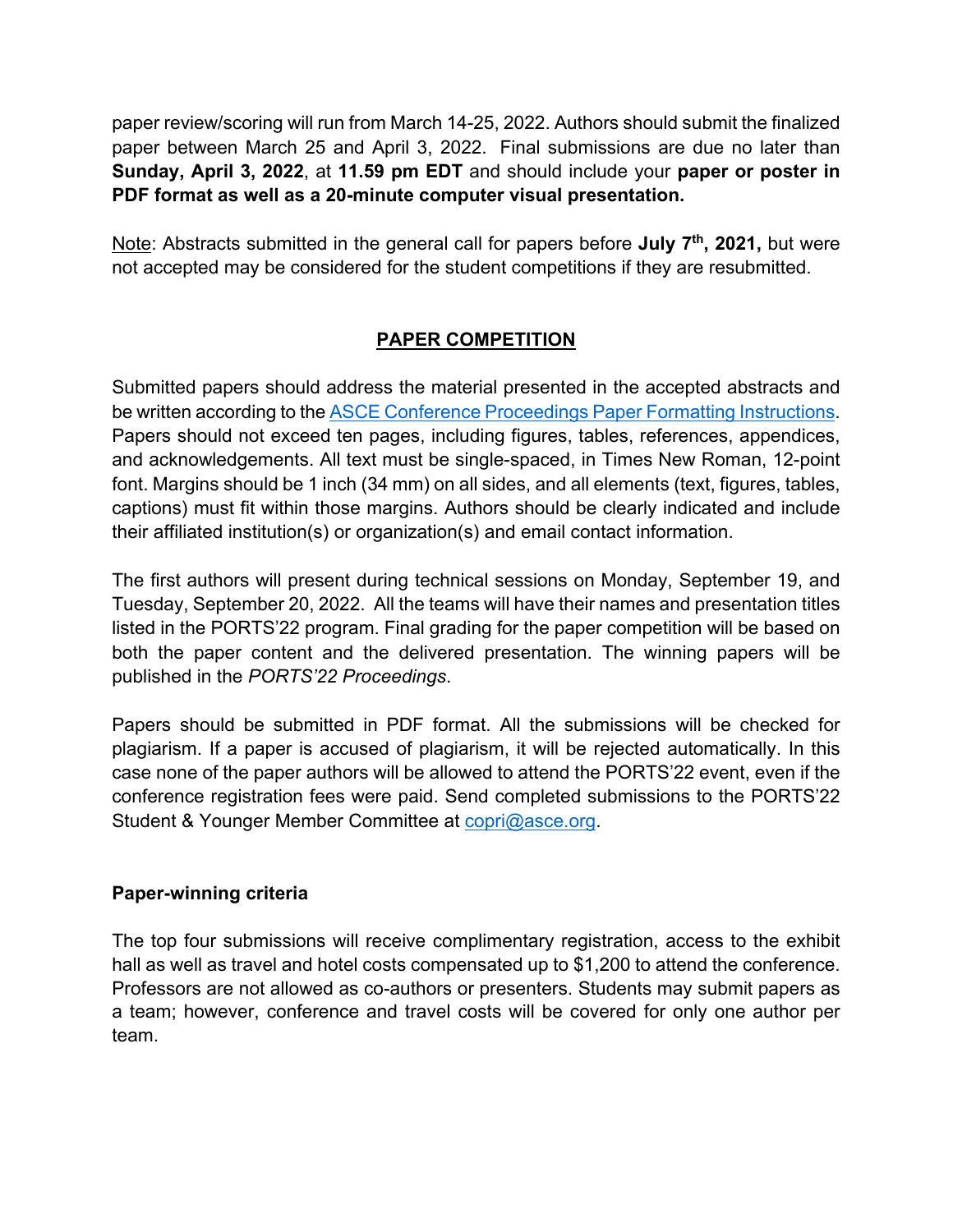Furthermore, there will be monetary prizes to the participants with the top three performances in the oral presentations. The following cash award prizes for presentation will be distributed based upon judging from conference attendees:

| <b>Oral Presentation</b>     |
|------------------------------|
| <b>First Place - \$1,000</b> |
| Second Place - \$500         |
| Third Place - \$250          |

PORTS'22 committee will use two evaluation forms to judge both the submitted papers and the presentations for originality and creativity, organization, and clarity of content, results based on adequate data and appropriate methodology. Tables 1 & 2 summarize the evaluation criteria and points given to each category.

**Table 1.** Paper Grading Rubric

| Category                                                         | <b>Points</b> |
|------------------------------------------------------------------|---------------|
| Technical Content (innovation, creativity)                       | 5             |
| Organization (grammar, structure, figures, and tables)           | 10            |
| Methodology (description of the steps followed, equations, etc.) | 12            |
| Results (interpretation, presentation)                           | 10            |
| Discussion (broader impact, research significance)               | 10            |
| References (complete, up-to-date, useful for the reader)         |               |
| Acknowledgements (if necessary)                                  |               |

**Table 2.** Oral Presentation Grading Rubric

| Category                                                        | <b>Points</b> |
|-----------------------------------------------------------------|---------------|
| <b>Originality and Creativity</b>                               | 20            |
| Organization and Neatness (i.e., logical sequence, graphs, etc) | 20            |
| Communication (i.e., eye contact, speech pace, etc.)            | 20            |
| Engagement (i.e., enthusiasm, inspirational talk, etc.)         | 20            |
| Discussion (ability to answer questions from the audience)      | 20            |

## **POSTER COMPETITION**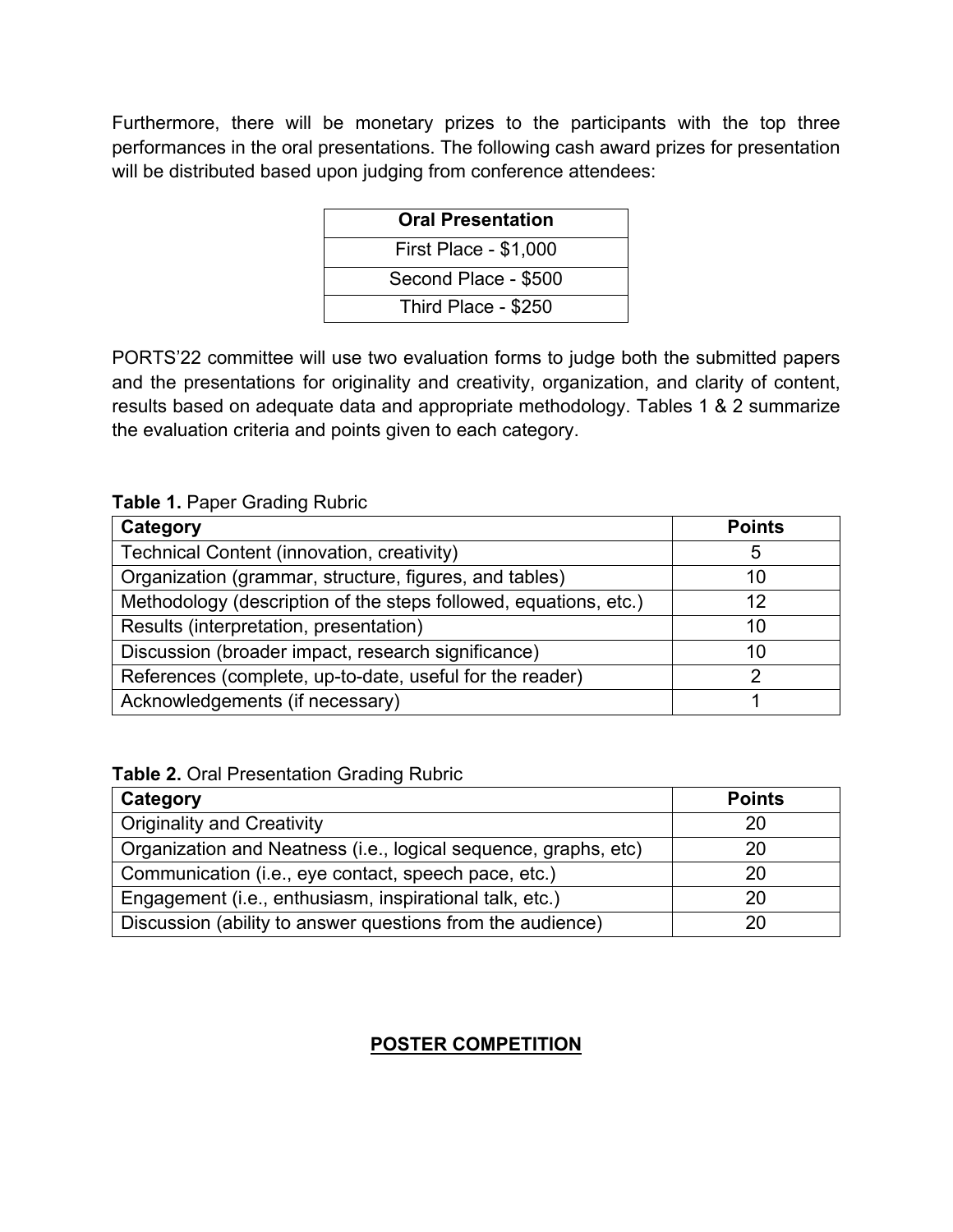Posters should demonstrate the research information summarized in the submitted and accepted abstracts. The maximum poster dimensions are 1.7 meters wide by 1.3 meters high. Poster orientation can be portrait or landscape. Author names, their affiliations, and the correspondence email of the first author should be mentioned under the title at the top of the poster. Poster content should be legible at 2 meters from the poster. Please do not use text font smaller than 26 points. Title and headers should be at least in a 40-point font. Poster presenters are encouraged to bring a printed copy of their poster to the conference. **Laminated posters will not be allowed for presentation.** 

#### **Poster-winning criteria**

There will be monetary prizes to the participants with the best performances in the poster presentations. The following cash award prizes for presentation will be distributed based upon judging from conference attendees:

| <b>Poster Presentation</b> |
|----------------------------|
| First Place - \$500        |
| Second Place - \$250       |
| Third Place - \$100        |

PORTS'22 committee will judge the poster presentations for originality and creativity, organization, and clarity of content, results based on adequate data and appropriate methodology. Table 3 summarizes the evaluation criteria and points given to the poster presentations.

| <b>Table 3. Poster Presentation Grading Rubric</b> |  |
|----------------------------------------------------|--|
|----------------------------------------------------|--|

| Category                                                        | <b>Points</b> |
|-----------------------------------------------------------------|---------------|
| <b>Originality and Creativity</b>                               | 20            |
| Organization and Neatness (i.e., logical sequence, graphs, etc) | 20            |
| Communication (i.e., eye contact, speech pace, etc.)            | 20            |
| Engagement (i.e., enthusiasm, inspirational talk, etc.)         | 20            |
| Discussion (ability to answer questions from the audience)      | 20            |

## **CONFERENCE INFORMATION**